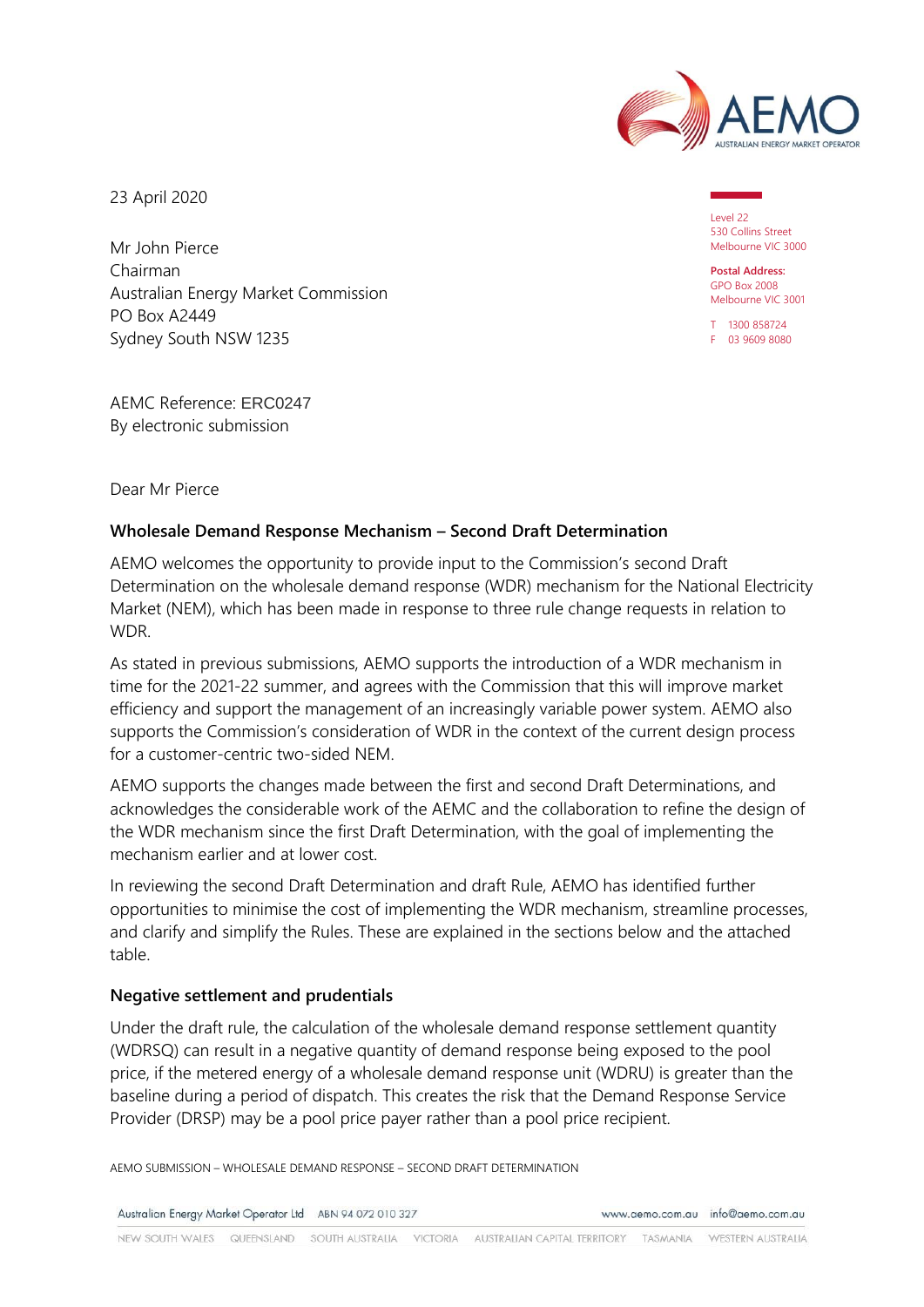AEMO considers that this could lead to a 'high risk, low probability' settlement event, which may require AEMO to develop bespoke prudential requirements for registering DRSPs. The dispatch of WDRUs is most likely to occur when pool prices are very high, so there is the potential for DRSP settlement exposure to quickly become large. AEMO considers that a dispatch failure of this kind would be unlikely to occur, given the rigour required for a DRSP and end customer to reach contractual agreement, achieve classification of the WDRU and participate in central dispatch.

However, AEMO acknowledges that baselining is imperfect and that exact baseline quantities, which will be calculated from meter data, will not be known at the time of bidding and dispatch. If a DRSP is unable to manage the dispatched reduction in consumption from its WDRU's baseline, this could cause negative settlement quantities for which the DRSP would be financially liable.

Recommendation: AEMO recommends the following approach in response to negative settlement quantities:

- If the aggregate WDRSQ for a dispatched WDRU (including where this comprises two or more WDRUs aggregated under clause 3.8.3) is negative in a Trading Interval, AEMO performs no WDR settlement for the individual WDRU(s).
- AEMO settles the energy at each NMI to the retailer(s), as if no WDR dispatch occurred.

It would be the responsibility of the DRSP to manage the performance and payment of individual WDRUs in accordance with its contracts. For example, if an aggregated WDRU contained some loads that curtailed in accordance with their contracts and others that were consuming above their baseline, it would be the responsibility of the DRSP to manage payments to and from its contracted loads.

AEMO considers that this approach would maintain the strong incentive for the DRSP to comply with dispatch instructions, avoid the expense of developing bespoke prudential calculations and arrangements for DRSPs, and reduce barriers to entry for DRSPs.

# **Applicability of compensation mechanisms**

The draft rule requires for the payment of compensation to a DRSP with respect to administered and market suspension pricing.

AEMO notes that this market suspension compensation is funded from all market customers, whereas the funding of WDR is more targeted, being compensated by the retailer at the WDRU's connection point. AEMO considers that it may be economically inefficient to fund WDR through the smeared cost recovery of the market suspension compensation mechanism. A DRSP has mechanisms available to it to avoid dispatch during a market suspension event to avoid detrimental economic outcomes should it need to do so.

AEMO has similar views with respect to compensation during administered pricing events. It notes that these are matters for the AEMC as it administers this mechanism.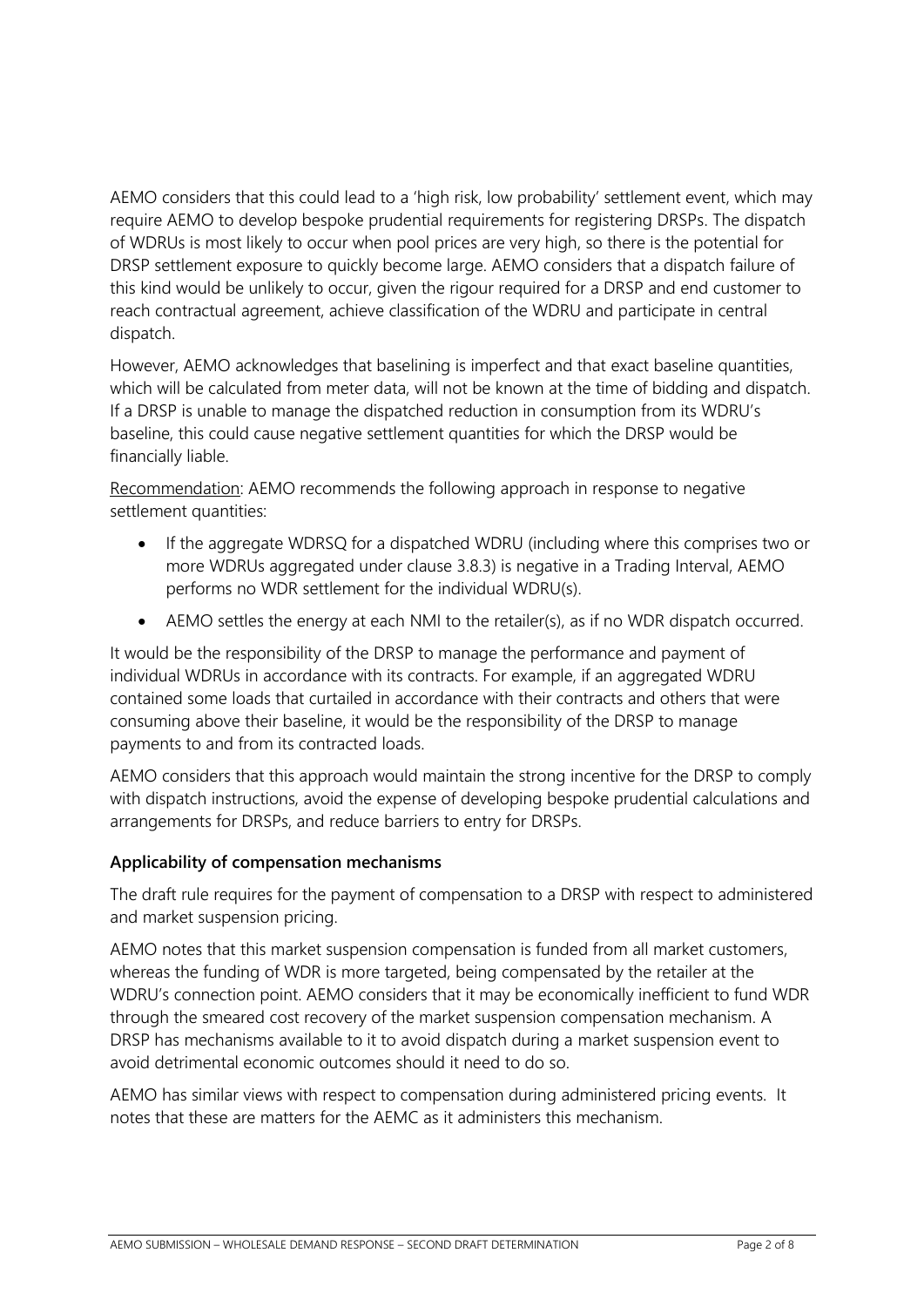Recommendation: AEMO recommends that DRSPs not be considered eligible for compensation for market suspension and administered pricing events in order to avoid economically inefficient outcomes for the market.

#### **Loss factors for aggregated WDRUs in central dispatch**

The draft rule allows for WDRUs with different loss factors to be aggregated within a region. Draft rule clause 3.8.7B(e) indicates that the prices specified in WDR dispatch bids are to apply at the connection point for the WDRU. However, the draft rule does not specify how AEMO would translate these bid prices from the connection point to the regional reference node for the central dispatch process<sup>1</sup>.

Recommendation: AEMO recommends the rules specify that a loss factor of 1 is to be used for dispatch and pricing where multiple WDRUs are aggregated.

# **Unnecessary prescription of technical solution**

The draft rule is prescriptive about the use of the Market Settlement and Transfer Solution (MSATS) for various functions related to DRSPs. AEMO's high-level design<sup>2</sup> indicates that a new DRSP role will be created in MSATS. However, AEMO considers that other functions, particularly those related to the maximum responsive component and baseline methodology and settings, could be implemented more efficiently and cheaply in separate systems.

AEMO's consultation with industry on guidelines and procedures will be important for driving the most efficient implementation. AEMO suggests that the rules should avoid unnecessary prescription, so that consultation between AEMO and market participants can guide the most efficient design of systems and processes.

Recommendation: AEMO recommends that paragraph (b) of the definition of Market Settlement and Transfer Solution Procedures be amended to reflect that MSATS will only be used for recording of the DRSP role.

#### **Design of dispatch model**

The draft determination and AEMO's high level design both reflect a consumption dispatch model, as opposed to a reduction dispatch model<sup>3</sup>. However, AEMO notes that some clauses in the draft rule reflect a reduction model and has noted these instances in the attached table.

AEMO understands that the consumption model is not as intuitive as a reduction model. AEMO is willing to explore the potential of the two dispatch models with the AEMC, including their perceived value in terms of participant understanding and operation. AEMO advises that a

 $<sup>1</sup>$  As each connection point will be settled individually, settlement processes will use the same marginal</sup> and distribution loss factors as currently used for energy settlement.

<sup>2</sup> Wholesale Demand Response: High-Level Design, March 2020, available at [https://www.aemo.com.au/-](https://www.aemo.com.au/-/media/files/submissions/2020/wdrm-high-level-design-march-2020.pdf) [/media/files/submissions/2020/wdrm-high-level-design-march-2020.pdf.](https://www.aemo.com.au/-/media/files/submissions/2020/wdrm-high-level-design-march-2020.pdf) 

<sup>&</sup>lt;sup>3</sup> Under a reduction model, a dispatch of 5 MW is an instruction to reduce consumption by 5 MW. Under a consumption model, a dispatch of 5MW is an instruction to reduce the consumption of the responsive component of the load to 5 MW.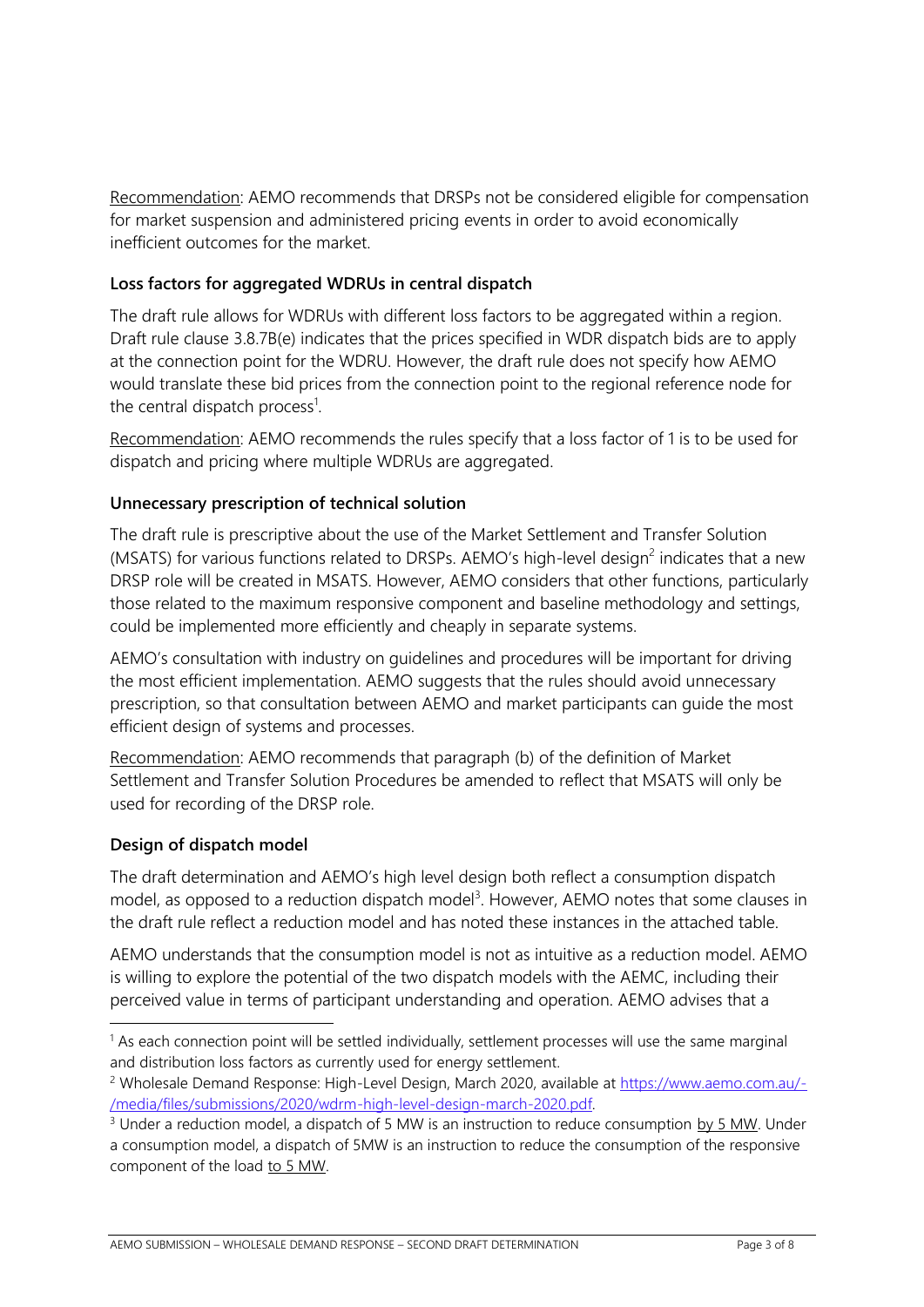decision to switch to a reduction model should consider the added cost and timing that may be associated with an alternative dispatch design, although it should have minimal impact on the rules as most of the detail of the dispatch model would reside in procedures.

Recommendation: AEMO recommends further collaboration between AEMO and the AEMC to determine if a reduction model is feasible

# **Implications of COVID-19**

At the time of publication of the second Draft Determination, the Five Minute Settlement (5MS) rule change was scheduled to commence before the proposed WDR commencement date of 24 October 2021. However, the commencement of the 5MS rule changes is proposed to be delayed by a year, to 1 July 2022, under the COVID-19 power plan<sup>4</sup> and the Delayed implementation of five minute and global settlement rule change request<sup>5</sup>.

AEMO supports the introduction of the WDR mechanism prior to 5MS, though acknowledges this may add some complexity to rule drafting and implementation, specifically in the areas of settlement and baselines. AEMO is keen to support the AEMC and industry stakeholders to design the necessary transitional rules and processes.

AEMO is also developing its plans for the developing procedures and guidelines. AEMO will share these plans with the AEMC and industry and will consider whether any changes to transitional provisions may be needed in light of the COVID-19 power plan and other reprioritisation activities.

If you would like to discuss the contents of this submission further, please do not hesitate to contact Kevin Ly, Group Manager - Regulation on Kevin.Ly@aemo.com.au.

Yours sincerely

Peter Geers Chief Strategy & Markets Officer

Attachments: Additional Suggested Changes to Second Draft Rule

<sup>4</sup> [https://www.aemc.gov.au/news-centre/media-releases/covid-19-power-plan-launched-support-energy](https://www.aemc.gov.au/news-centre/media-releases/covid-19-power-plan-launched-support-energy-sector-through-pandemic?utm_medium=email&utm_campaign=New+AEMC+Update+-+9+April+2020&utm_content=aemc.gov.au%2Fnews-centre%2Fmedia-releases%2Fcovid-19-power-plan-launched-support-energy-sector-through-pandemic&utm_source=www.vision6.com.au)[sector-through-pandemic](https://www.aemc.gov.au/news-centre/media-releases/covid-19-power-plan-launched-support-energy-sector-through-pandemic?utm_medium=email&utm_campaign=New+AEMC+Update+-+9+April+2020&utm_content=aemc.gov.au%2Fnews-centre%2Fmedia-releases%2Fcovid-19-power-plan-launched-support-energy-sector-through-pandemic&utm_source=www.vision6.com.au)

<sup>5</sup> See [https://www.aemc.gov.au/rule-changes/delayed-implementation-five-minute-and-global](https://www.aemc.gov.au/rule-changes/delayed-implementation-five-minute-and-global-settlement)[settlement.](https://www.aemc.gov.au/rule-changes/delayed-implementation-five-minute-and-global-settlement)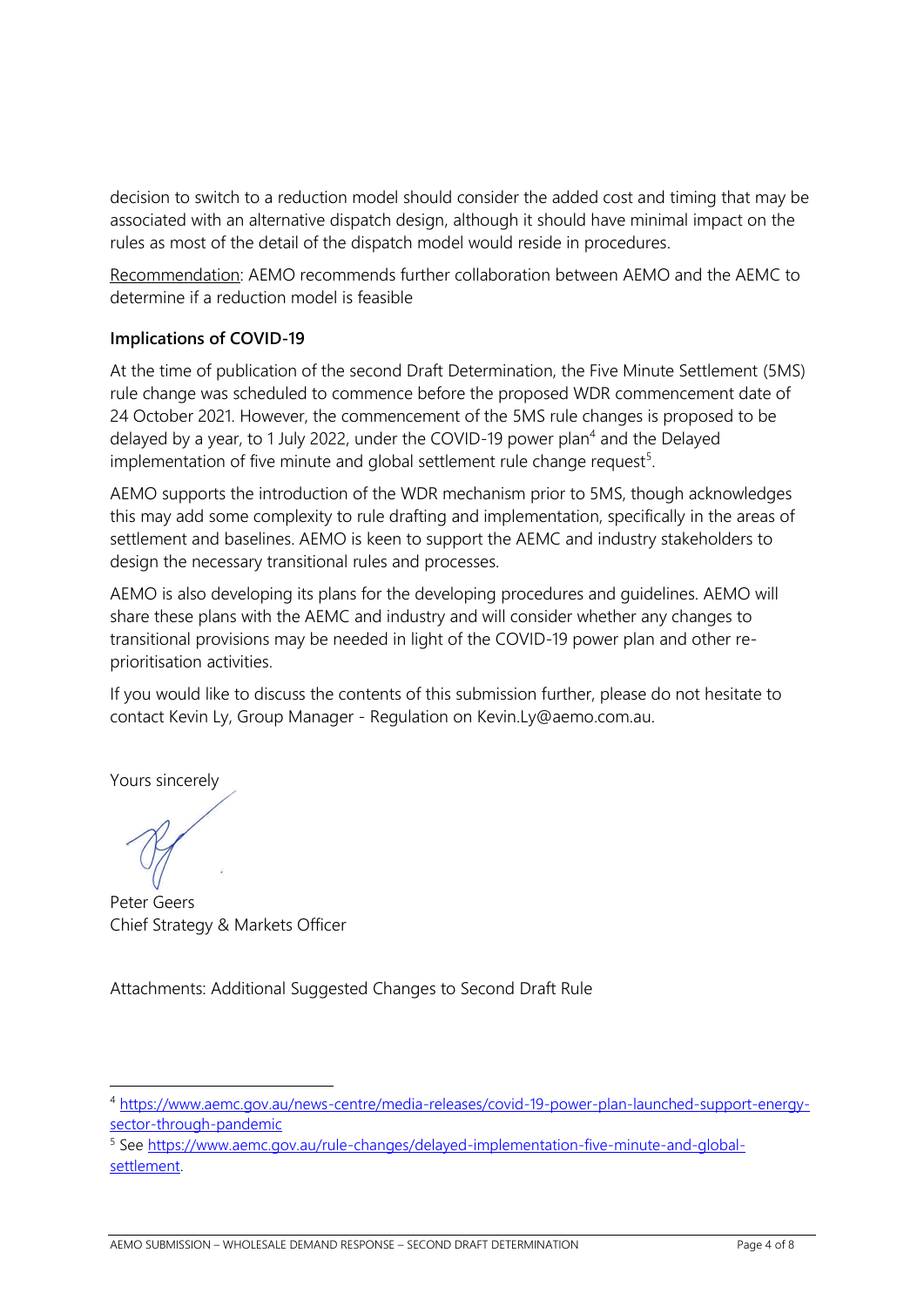| ATTACHMENT 1: ADDITIONAL SUGGESTED CHANGES TO SECOND DRAFT RULE |  |  |  |  |  |  |
|-----------------------------------------------------------------|--|--|--|--|--|--|
|-----------------------------------------------------------------|--|--|--|--|--|--|

| Draft rule(s) | Issue in draft rule                                                                                                                                                                                                                                                                                                                                                                                                                                                                                             | Recommendation                                                                                                                     |
|---------------|-----------------------------------------------------------------------------------------------------------------------------------------------------------------------------------------------------------------------------------------------------------------------------------------------------------------------------------------------------------------------------------------------------------------------------------------------------------------------------------------------------------------|------------------------------------------------------------------------------------------------------------------------------------|
| 2.3.6(e)      | The submission of bid and offer validation data in<br>accordance with schedule 3.1 is a requirement for<br>approval of the classification of scheduled generating<br>units (2.2.2(b)(1)), semi-scheduled generating unit<br>$(2.2.7(c)(1))$ , and scheduled load $(2.3.4(e)(1))$ . However, it<br>has not been included in the requirements for<br>classification of a WDRU.                                                                                                                                    | Include a requirement that the DRSP "has submitted<br>data in accordance with schedule 3.1" in clause<br>$2.3.6(e)$ .              |
| 3.8.1(b)      | AEMO's high-level design solution for WDR leverages<br>the existing functionality of a 'normally on' scheduled<br>load in dispatch processes. However, the drafting for this<br>paragraph, which describes the objective function within<br>NEMDE, is misaligned with this solution.<br>WDR bids are included in the definition of dispatch bids,<br>so it is unnecessary to include WDR bids in this<br>paragraph.                                                                                             | Delete the words "dispatched wholesale demand<br>response based on wholesale demand response<br>dispatch bids" in clause 3.8.1(b). |
| 3.8.2A(d)     | This clause presumes that a WDRU can be spot-price<br>exposed at some times but not at others, requiring a<br>DRSP to submit an available capacity of 0 MW at these<br>times. While it is possible that a WDRU will be spot price<br>exposed for some of the time, AEMO considers this is<br>unlikely and may be based on spot price outcomes that<br>are not known at the time of bidding. AEMO considers<br>that spot price exposure is better managed by excluding<br>any WDRU that has spot price exposure. | Delete clause 3.8.2A(d) and include spot price<br>exposure among the conditions for qualifying loads<br>in clause 2.3.6(m).        |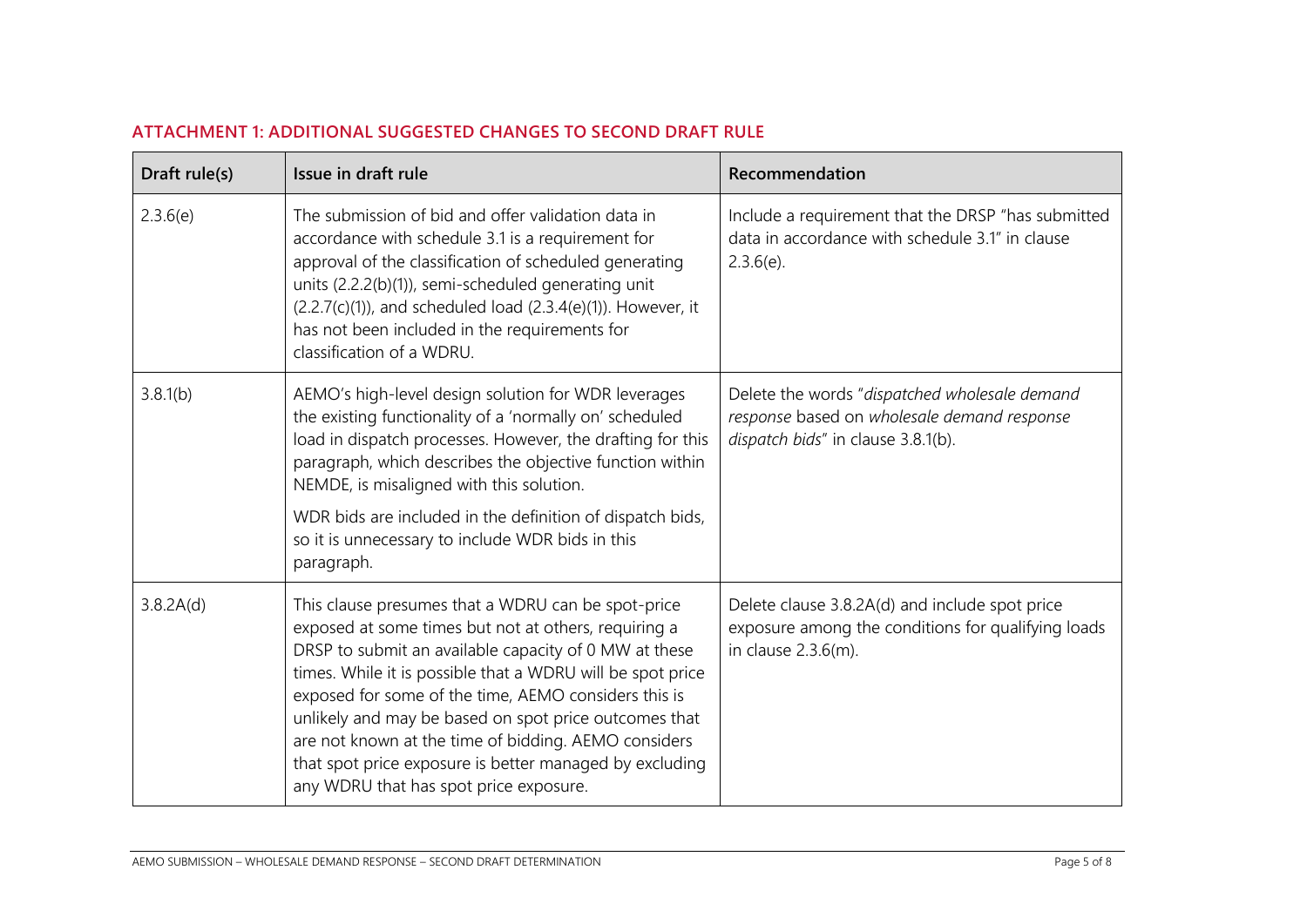| Draft rule(s) | Issue in draft rule                                                                                                                                                                                                                                                                                                                                                                     | Recommendation                                                                                                                |
|---------------|-----------------------------------------------------------------------------------------------------------------------------------------------------------------------------------------------------------------------------------------------------------------------------------------------------------------------------------------------------------------------------------------|-------------------------------------------------------------------------------------------------------------------------------|
| 3.8.21(j)     | If applicable, an inflexibility profile for a WDRU would<br>apply when it is dispatched from its maximum<br>availability. However, this clause requires the inflexibility<br>profile to be used when dispatching from 0 MW.                                                                                                                                                             | Amend drafting to reflect applicability of inflexibility<br>profiles for WDRUs.                                               |
| 3.8.21(n)     | This clause requires AEMO to notify the financially<br>responsible market participant when one of its<br>connection points is dispatched as WDR.                                                                                                                                                                                                                                        | Review drafting to ensure that the notification to the<br>FRMP is only required where a WDRU is dispatched<br>to provide WDR. |
|               | The second draft determination notes that a DRSP will<br>still receive a dispatch instruction from AEMO to<br>consume at its maximum available capacity when it is not<br>cleared in the spot market. These will be non-zero<br>dispatch instructions at all times, except when the WDRU<br>is dispatched to curtail all available capacity, or when the<br>available capacity is zero. |                                                                                                                               |
|               | It should only be necessary to notify the retailer when a<br>WDRU receives a dispatch instruction that requires a<br>response.                                                                                                                                                                                                                                                          |                                                                                                                               |
| 3.8.23(a)     | The draft determination indicates the Commission's<br>position that AEMO's assessment of WDRU dispatch<br>conformance would occur post-event <sup>6</sup> . This accords with<br>AEMO's high-level design solution, which does not<br>include any real-time dispatch non-conformance<br>monitoring.                                                                                     | Remove WDRUs from clause 3.8.23(a) and draft a<br>new rule for ex-post dispatch conformance<br>assessments for WDRUs.         |

<sup>6</sup> This is noted in Table 5.1, p73.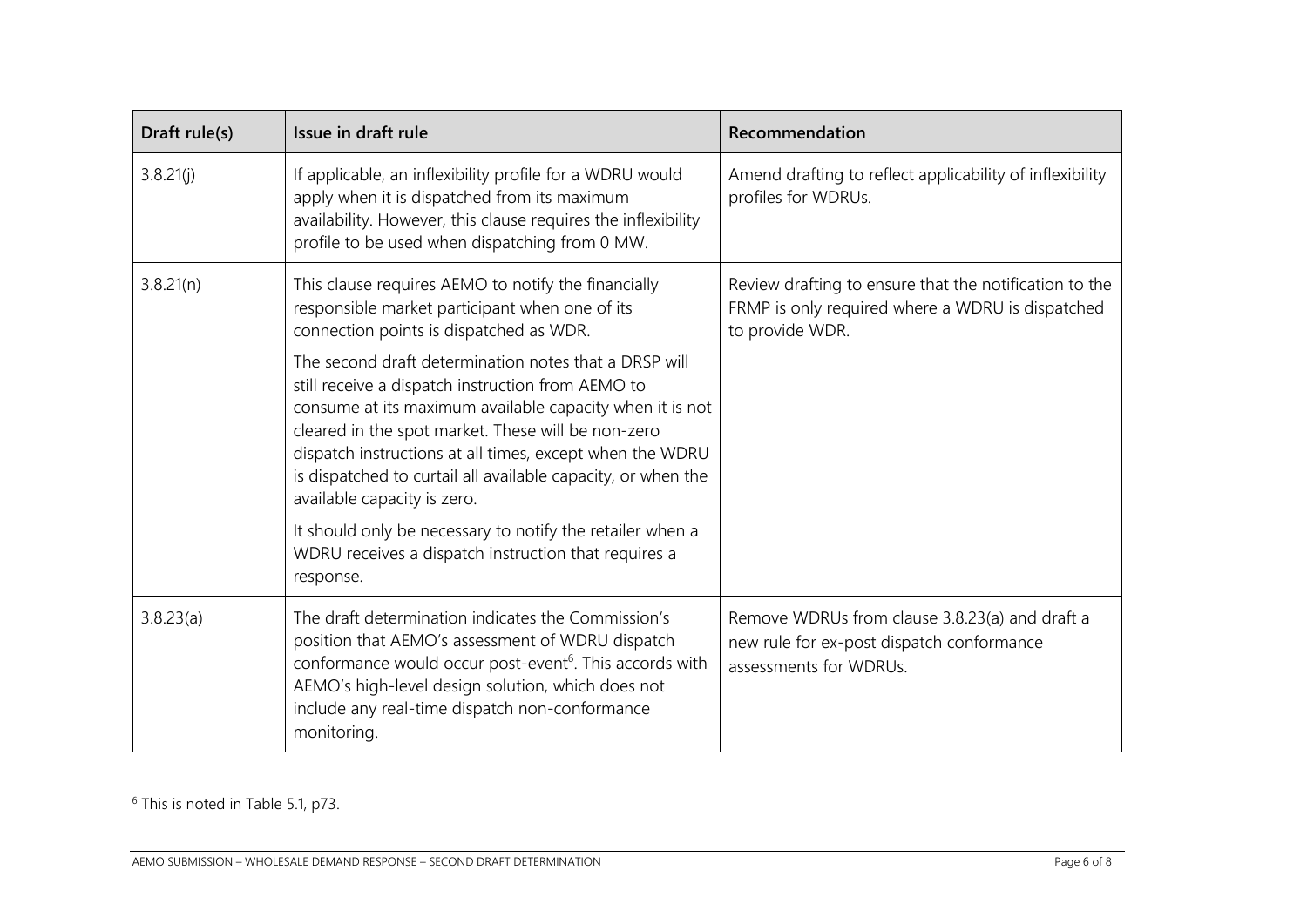| Draft rule(s)        | Issue in draft rule                                                                                                                                                                                                                                                                                                                                                                                                                                                                                                                                                                                                                                                           | Recommendation                                                                                                                                                                       |
|----------------------|-------------------------------------------------------------------------------------------------------------------------------------------------------------------------------------------------------------------------------------------------------------------------------------------------------------------------------------------------------------------------------------------------------------------------------------------------------------------------------------------------------------------------------------------------------------------------------------------------------------------------------------------------------------------------------|--------------------------------------------------------------------------------------------------------------------------------------------------------------------------------------|
|                      | This clause would require AEMO to declare a WDRU as<br>non-conforming in dispatch timeframes and exclude it<br>from setting the spot price. These actions are not<br>consistent with a post-event assessment.                                                                                                                                                                                                                                                                                                                                                                                                                                                                 |                                                                                                                                                                                      |
| 3.10.6               | AEMO is obliged to publish an annual WDR report within<br>six months of the end of each calendar year. This<br>appears to include a requirement to publish a report in<br>the first half of 2022 that covers the 69 days of operation<br>of the WDR mechanism in 2021.                                                                                                                                                                                                                                                                                                                                                                                                        | Include a transitional rule that requires the first<br>annual WDR report to be published in 2023,<br>covering the period from rule commencement to<br>the end of 2022.               |
| $3.15.6B(a)$ and (b) | The equation for TA (Trading Amount), while<br>mathematically correct, obscures the energy payment<br>and the reimbursement quantity.                                                                                                                                                                                                                                                                                                                                                                                                                                                                                                                                         | Amend the equation to distinguish the energy<br>payment and reimbursement quantity. E.g. for<br>paragraph (a):<br>$TA = WDRSQ \times TLF \times RRP - WDRSQ \times TLF \times WDRRR$ |
| 7.15.5(f)            | The inclusion of DRSPs accessing and receiving NMI<br>Standing Data and metering data under this provision is<br>unnecessary and creates confusion as to whether a DRSP<br>is entitled to metering data or NMI Standing Data of a<br>connection point at which it does not have a relationship<br>with the customer. The provision has the effect that NMI<br>Standing Data and metering data is not confidential<br>information under the rules with respect to DRSPs.<br>AEMO does not consider this to be appropriate, and in<br>particular notes that it is not contemplated the DRSPs<br>would be entitled to NMI Discovery in the way that is<br>provided to retailers. | Delete clause 7.15.5(f)(5).                                                                                                                                                          |